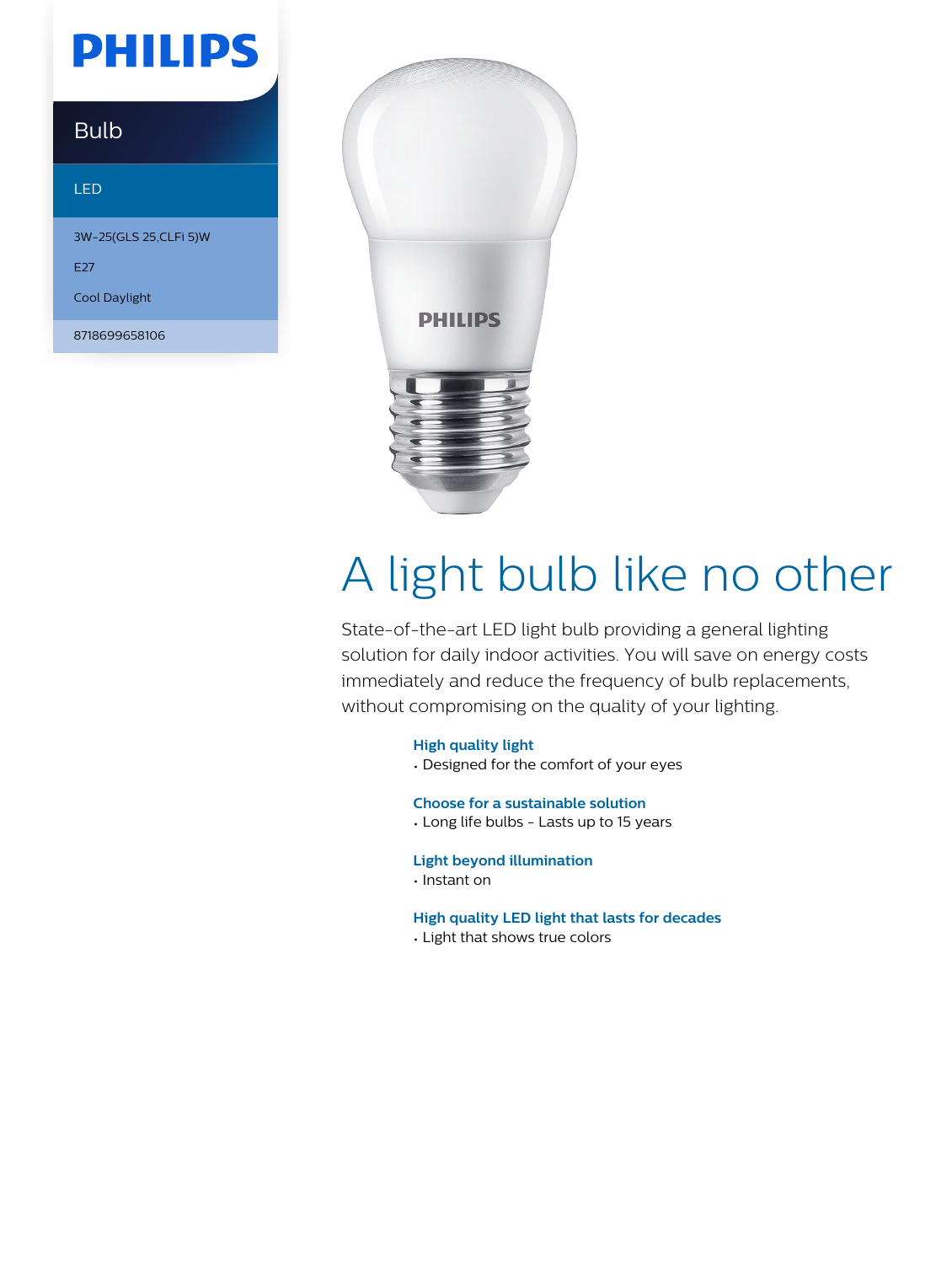### 8718699658106

## **Highlights**

#### **Gentle LEDs, easy on the eyes**



It's easy to see how harsh lighting can strain the eyes. Too bright, and you get the glare. Too soft and you experience flicker. Now you can gently light up your world with LEDs designed to go easy on the eyes, and create the perfect ambience for your home.

#### **15,000-hour rated average life**



With a lifetime of up to 15,000 hours. you can reduce the hassle of frequently replacing your light bulbs, and enjoy a perfect lighting solution for over 15 years.

#### **Instant on Light that shows true colors**



See the true colors of your clothes when you select an outfit from your wardrobe – you can pair a red dress and red shoes with confidence and be sure the colors match perfectly.

## Specifications

#### **Bulb characteristics**

- Dimmable: No
- Intended use: Indoor
- Lamp shape: Non directional luster
- Socket: E27
- Technology: LED
- Type of glass: Frosted

#### **Bulb dimensions**

- Height: 8.7 cm
- Weight: 0.022 kg
- Width: 4.5 cm

#### **Durability**

- Average life (at 2.7 hrs/day): 15 year(s)
- Lumen maintenance factor: 70%
- Nominal lifetime: 15,000 hour(s)
- Number of switch cycles: 50,000

#### **Light characteristics**

- Beam angle: 150 degree(s)
- Color consistency: 6SDCM
- Color rendering index (CRI): 90
- Color temperature: 6500 K
- Light Color Category: Cool Daylight
- Nominal luminous flux: 250 lumen
- Starting time: <0.5 s
- Warm-up time to 60% light: Instant full light
- Color Code: 965 | CCT of 6500K

#### **Miscellaneous**

• EyeComfort: Yes

#### **Other characteristics**

- Lamp current: 30 mA
- $\cdot$  Efficacy: 83 lm/W

#### **Packaging information**

- EAN: 8718699658106
- EOC: 871869965810600
- Product title: LEDBulb 3W E27 6500K 230V P45 9 APR